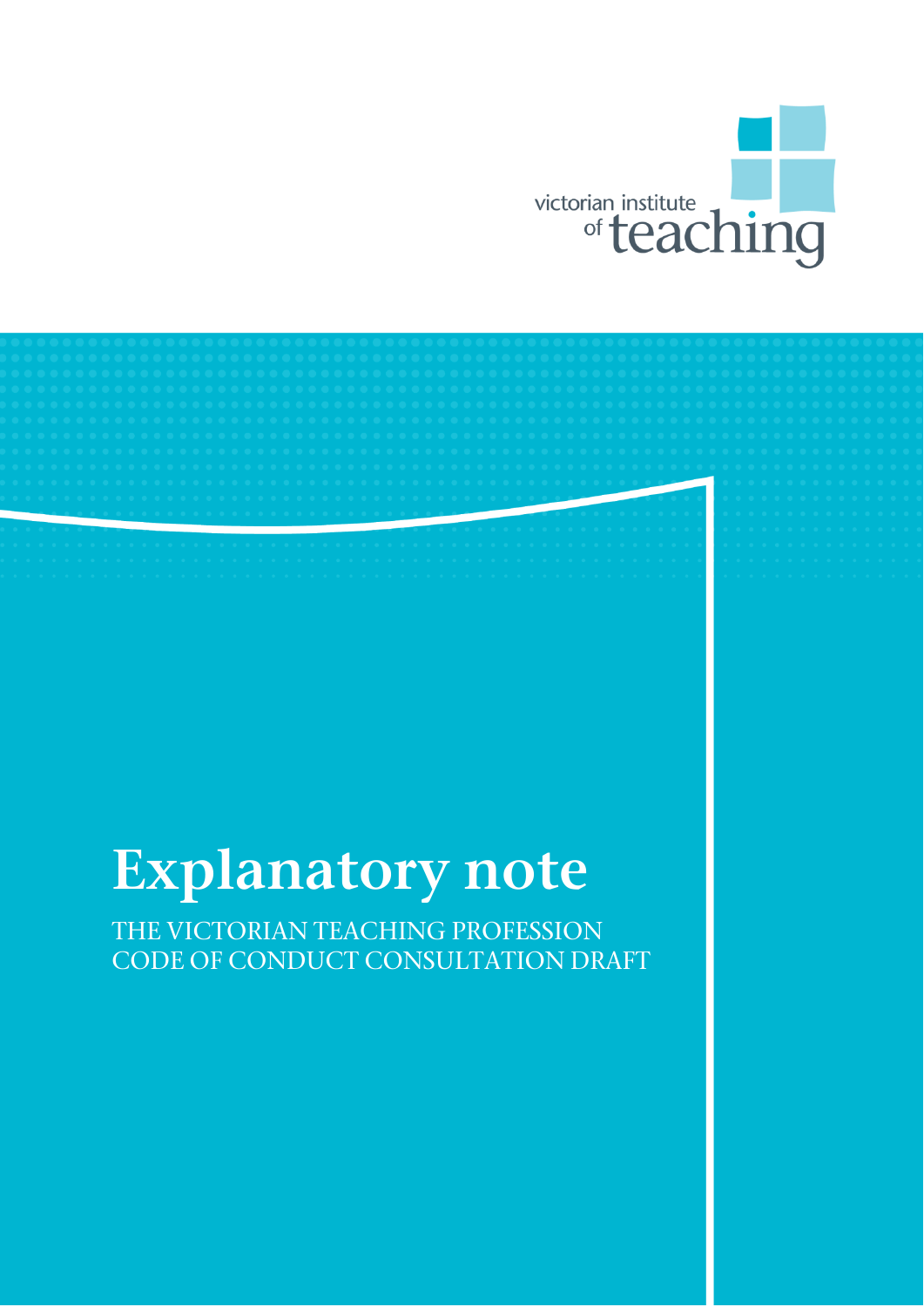## *Background*

## THE CODE OF CONDUCT



Under s2.6.3 of the *Education and Training Reform Act (2006)* (the Act), the Victorian Institute of Teaching (VIT) must develop, maintain and promote a Code of Conduct for the teaching profession. VIT first published the Victorian Teaching Profession's Code of Conduct (the Code) in 2008. It was developed in consultation with the profession and key stakeholders for the purpose of providing guidance to the public and the profession on what is considered acceptable professional conduct by registered teachers.

It has now been over 10 years since the Code was first developed. Since that time, much has changed in the education landscape, including the welcome addition of early childhood teachers into the registered teaching profession, and the growth of social media and online platforms as communication tools in both a professional and personal capacity.

The Betrayal of Trust Inquiry and Royal Commission into Institutional Responses to Child Sexual Abuse has also changed the public expectations of teachers' conduct and behaviour. In addition, a recent legislative change now requires VIT to consider the wellbeing and safety of children, including by taking into account community expectations when performing any regulatory function.

These factors prompted a review of the Code to ensure it fits in the contemporary context of community expectations of teachers.

### CONSULTATION PROCESS

VIT launched the review of the Code through a Professional Boundaries Workshop with over 100 key stakeholders in March 2019. VIT also ran nine regional workshops with teachers / early childhood teachers and community members as well as a series of targeted workshops and meetings with key stakeholder groups. Stakeholders included, but were not limited to, the Victorian Student Representative Council, education unions, Initial Teacher Education providers and the early childhood sector.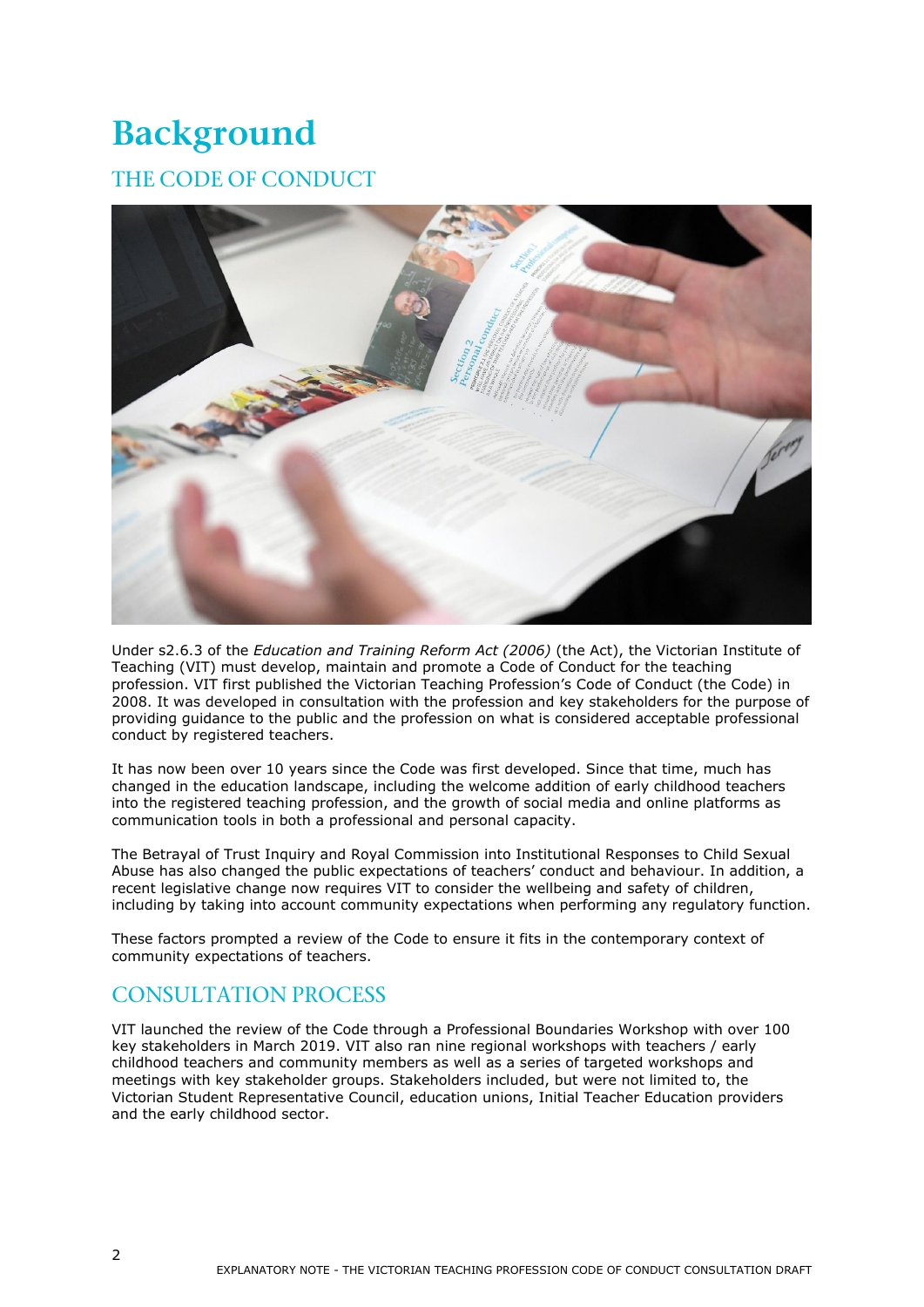





A Discussion Paper seeking formal comments was published in September 2019, with submissions received from teachers, early childhood teachers, government bodies, parent associations and representatives from each sector of Victorian schools.

VIT collated the feedback, which informed the drafting of the attached consultation draft of the Code.

The intention of the review is not to rewrite the Code in its entirety, rather to revise key components to ensure it is contemporary, relevant and clear to the profession, the public and VIT's key stakeholders.

## KEY THEMES ARISING FROM THE REVIEW



The Code's purpose The Code should

is to ensure the safety and wellbeing of children, and define the expectations of teachers in relation to this.



- reflect contemporary expectations on a teacher's professional and personal conduct in an online context (including on social media)
- clearly establish professional boundaries between teachers and learners and recognise the unique position of trust and power imbalance between teachers and learners
- be applicable to the wide range of teaching contexts and allow for the consideration of contextual factors
- reflect the expectations on teachers to consider their learners' individual needs, background and contexts.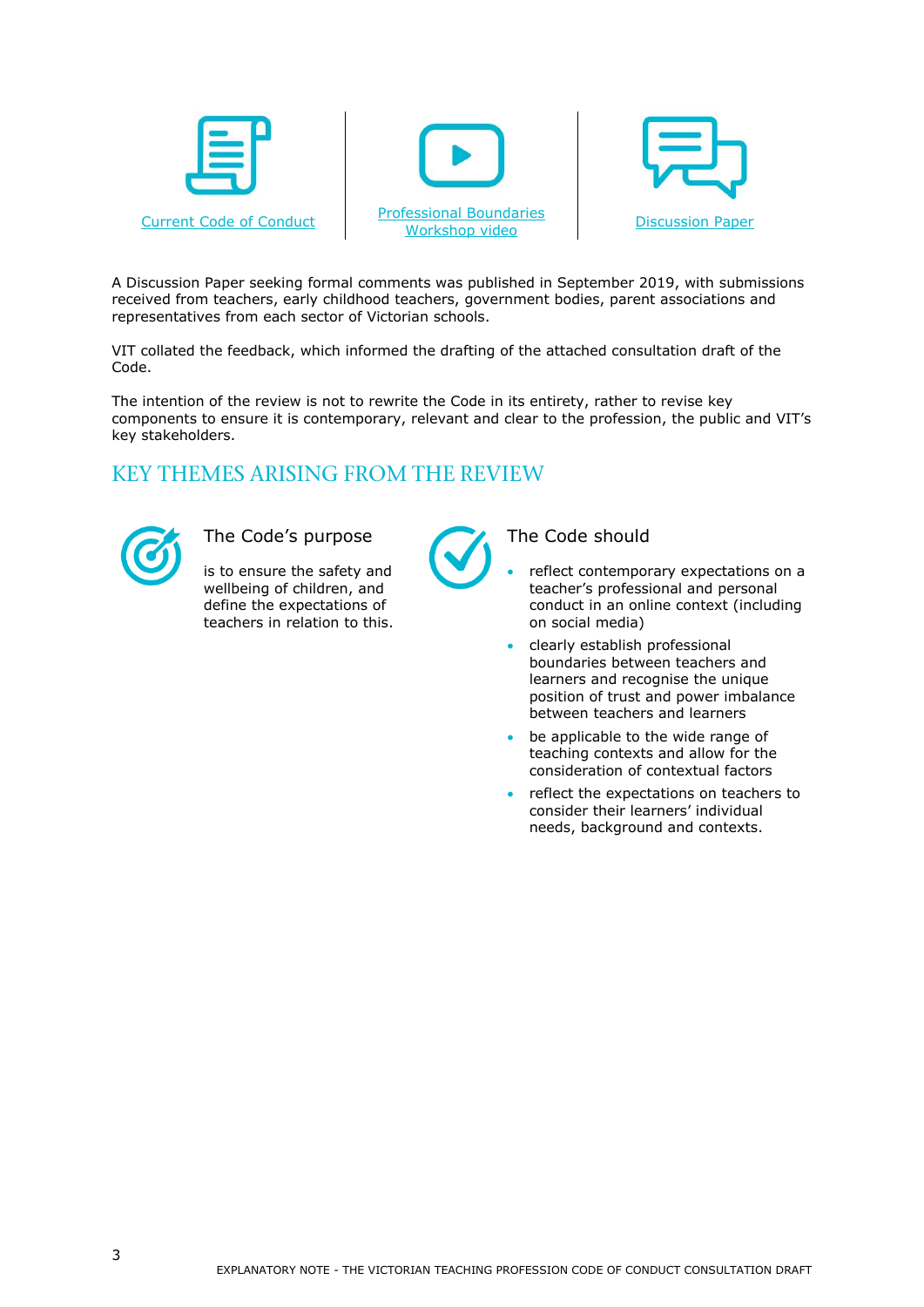## *Proposed revisions to the Code*

## PREAMBLE / PURPOSE STATEMENT

The preamble and purpose statement frame the Code, outlining the relationship between the Code of Conduct and the Code of Ethics. It provides the rationale for the development and implementation of a Code for the teaching profession, and clearly states the purpose of the Code.

#### Key revisions

- explicit statement that a purpose of the Code is to provide for the safety and wellbeing of children and young people
- recognition of the power imbalance in the teacher / learner relationship, and the unique position of influence and trust that teachers have over learners
- recognition that there are a range of other policies, procedures or codes of conduct used in the variety of teaching contexts, and that these are complementary to the Code
- clearly state that teachers must continue to demonstrate proficiency against, and compliance with, the Australian Professional Standards for Teachers
- recognition that teachers, like other professions of public trust, are held to a high level of accountability
- explanation of how VIT uses the Code as part of its regulatory functions.

VIT believes that these changes provide a contemporary context to the Code that recognises the profession's perception and understanding of the Code; better supports VIT's regulatory functions and powers under the Act, particularly in relation to ensuring child safety and wellbeing and taking into account community expectations; and provides greater clarity for the teaching profession by eradicating confusion about the Code's regulatory purpose.

The ability of the Code to be used as a tool to ensure child safety and wellbeing was highlighted by most key stakeholders during the consultation process, including

- teachers / early childhood teachers
- Commission for Children and Young People
- Safe Schools (Department of Education and Training)
- Catholic Education Office (Melbourne)
- Victorian Regulations and Qualifications Authority.

"the Code should clearly state that its purpose is to ensure the safety of Victorian children." Commission for Children and Young People

The need to recognise the power imbalance between a teacher and a learner was highlighted by the majority of key stakeholders, including

- teachers / early childhood teachers
- Commission for Children and Young People
- Safe Schools (Department of Education and Training)
- Catholic Parents Victoria
- Parents Victoria.

"this was not an equal relationship; you were not equals."

Judge Michael Tinney in the case of a former teacher who was convicted of indecent acts with a child in 2020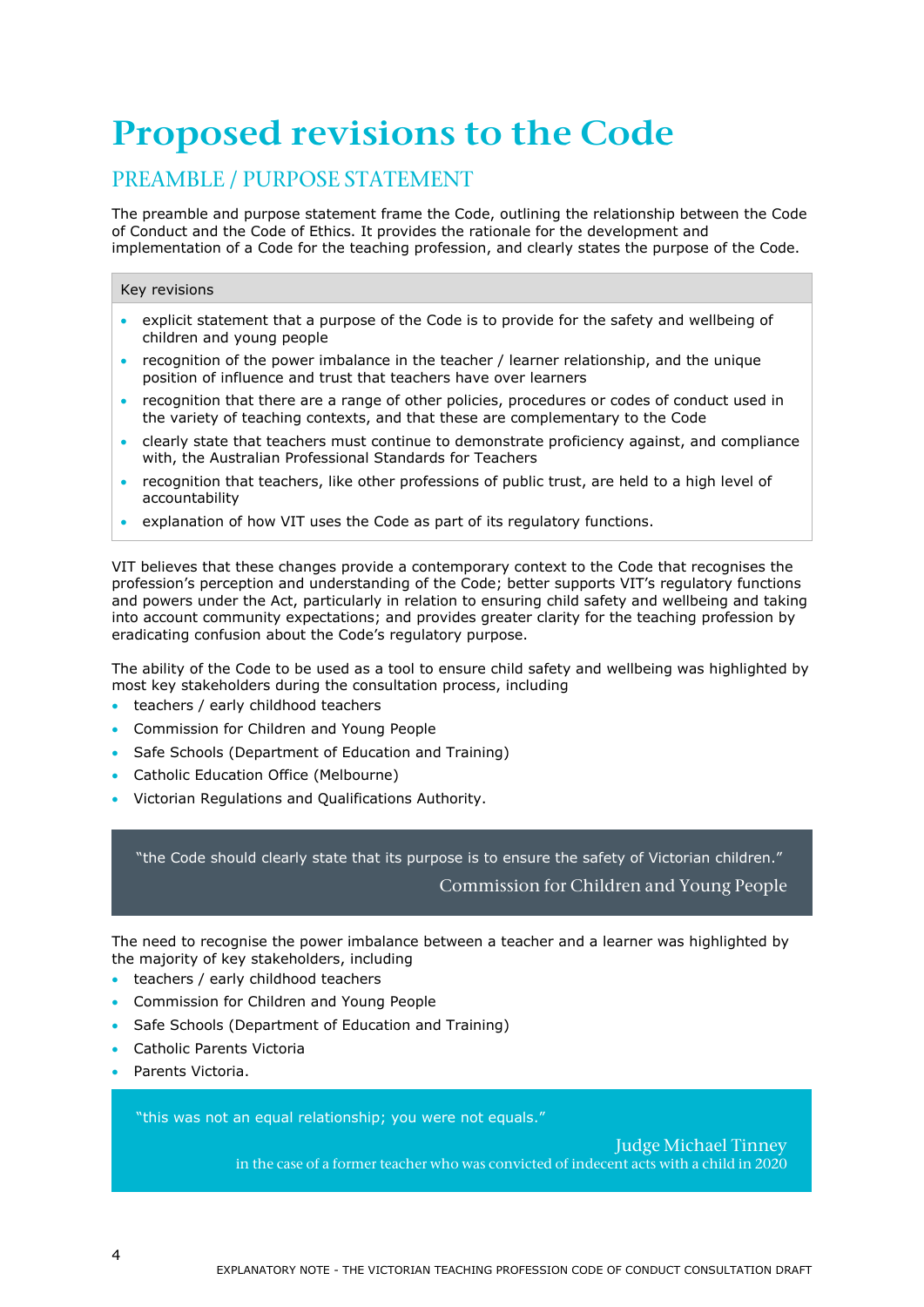## SECTION 1: PROFESSIONAL CONDUCT

#### **PRINCIPLE 1.1**

#### Key revisions

- greater emphasis on a teacher's requirement to be considerate of the individual needs and backgrounds of learners
- recognition of the important role that parents / carers / families play in supporting learning.

A number of submissions noted the importance of teachers being considerate of the individual needs, backgrounds and specific vulnerabilities of each learner, including

- teachers / early childhood teachers
- Catholic School Parents Victoria
- Commission for Children and Young People
- Safe Schools (Department of Education and Training)
- Victorian Student Representative Council
- General Teaching Council for Scotland.

Recognising the role parents / carers / families play in the education of their children was supported by a number of key stakeholders, and was noted as particularly important by the early childhood sector.

"…highlight the need for teachers to work alongside parents as partners in a professional relationship to engage them in their children's learning and to work together as guides and supporters of each individual child."

Catholic School Parents Victoria

#### **PRINCIPLE 1.2**

Key revisions

- **•** greater emphasis on the importance of learner voice
- greater alignment with the goals of the Alice Springs (Mparntwe) Education Declaration 2019
- consistency of language with the Child Safe Standards and reflective of the significant responsibilities of teachers in providing for child safety and wellbeing
- recognition of a teacher's need to understand the individual context and specific vulnerabilities of learners.

A number of key stakeholders noted that a child rights lens should be taken when revising the Code, including

- teachers / early childhood teachers
- Commission for Children and Young People
- Safe Schools (Department of Education and Training)
- **General Teaching Council for Scotland.**

"…Section 1 could be expanded to encompass a teacher's responsibility to be able to understand and respond appropriately to the specific vulnerabilities of each child."

Victorian Registration and Qualifications Authority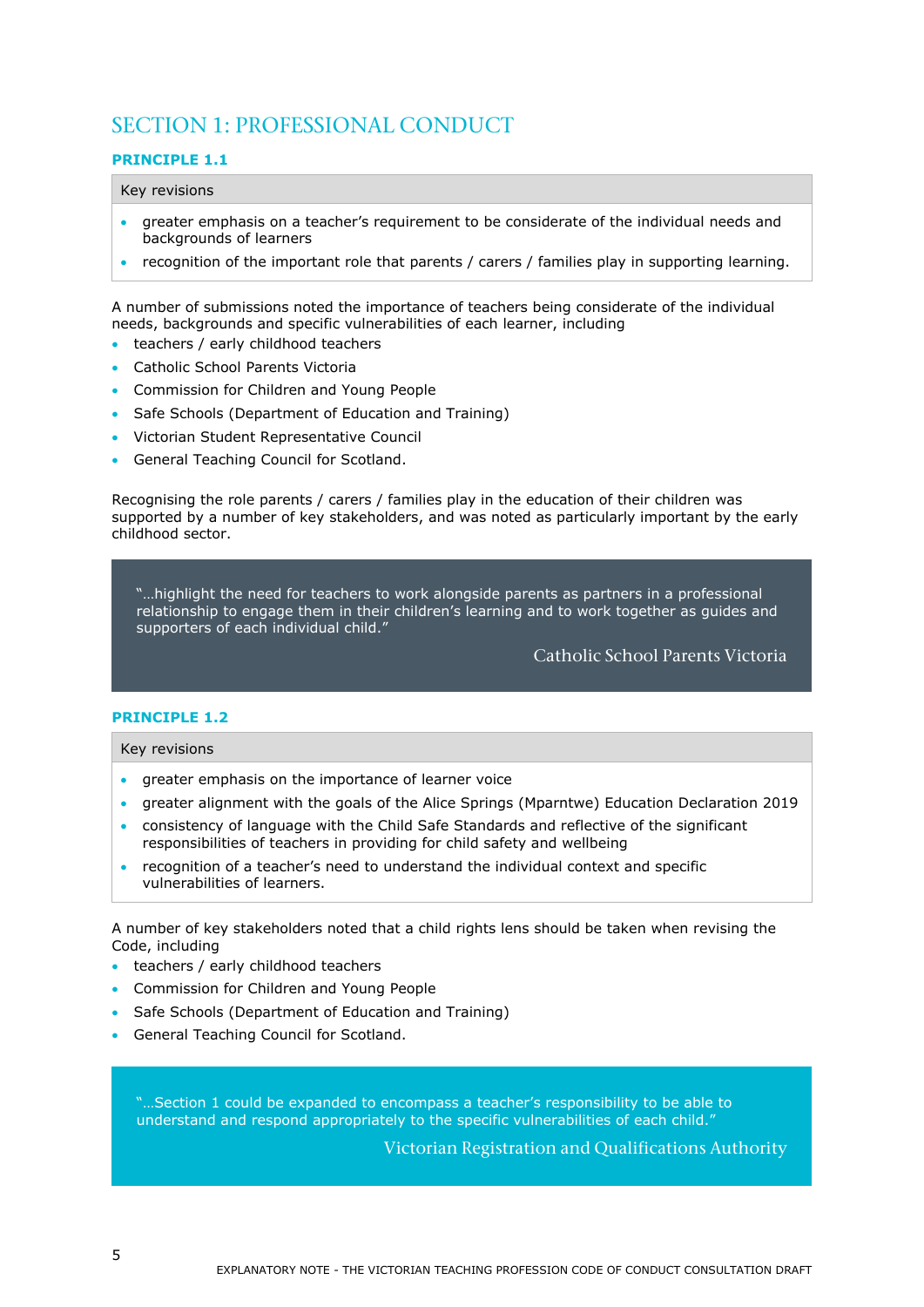#### **PRINCIPLE 1.3**

Principle 1.3 was widely accepted as still current. Minor changes have been made to strengthen and clarify the language.

#### **PRINCIPLE 1.4**

The following original dot point in Principle 1.4 has been removed

*do not seek recognition at the expense of professional objectivity and goals.*

Teachers, early childhood teachers, education leaders, and the Australian Education Union found the original dot point unclear and confusing.

"…Principle 1.4 [teachers do not seek recognition at the expense of professional objective and goals] is difficult to interpret and we believe unnecessary. It should be removed from the Code."

Australian Education Union

#### **PRINCIPLE 1.5**

Key revisions

- recognition of the inherent power imbalance between teachers and learners
- comprehensive and explicit explanation of sexual misconduct and grooming behaviour
- reference to appropriate use of online communication methods (including social media)
- recognition that a teacher giving and / or receiving gifts may be perceived as showing bias or favouritism
- recognition that teachers should maintain professional relationships in any social interaction with learners and their families (including online and social media)
- guidance that a sexualised relationship between a teacher and a former learner may be evidence of an inappropriate conduct due to the inherent power imbalance between teachers and learners.

In order to ensure the Code is contemporary, it was raised by most key stakeholders that explicit reference to the use of online communication methods, including social media, was necessary. Students from the Victorian Student Representative Council raised that communicating over social media, through personal online accounts or private phone numbers would not be reflective of an appropriate professional relationship.

"the Code should be broad enough to reflect all forms of communication, including nonverbal communication, and all forms of online communication…"

Early Learning Association Australia

Sexual relationships between former learners and teachers was a central topic of discussion. As part of the consultation process, VIT raised that sexual relationships between former learners and teachers was an area of concern, and several matters of this nature had been referred to VIT.

The Betrayal of Trust Inquiry and the Royal Commission into Institutional Responses to Child Sexual Abuse both noted the dangers of grooming in a teacher / learner relationship. The power imbalance between a teacher / learner means there is potential for this to be exploited beyond the end of the professional relationship.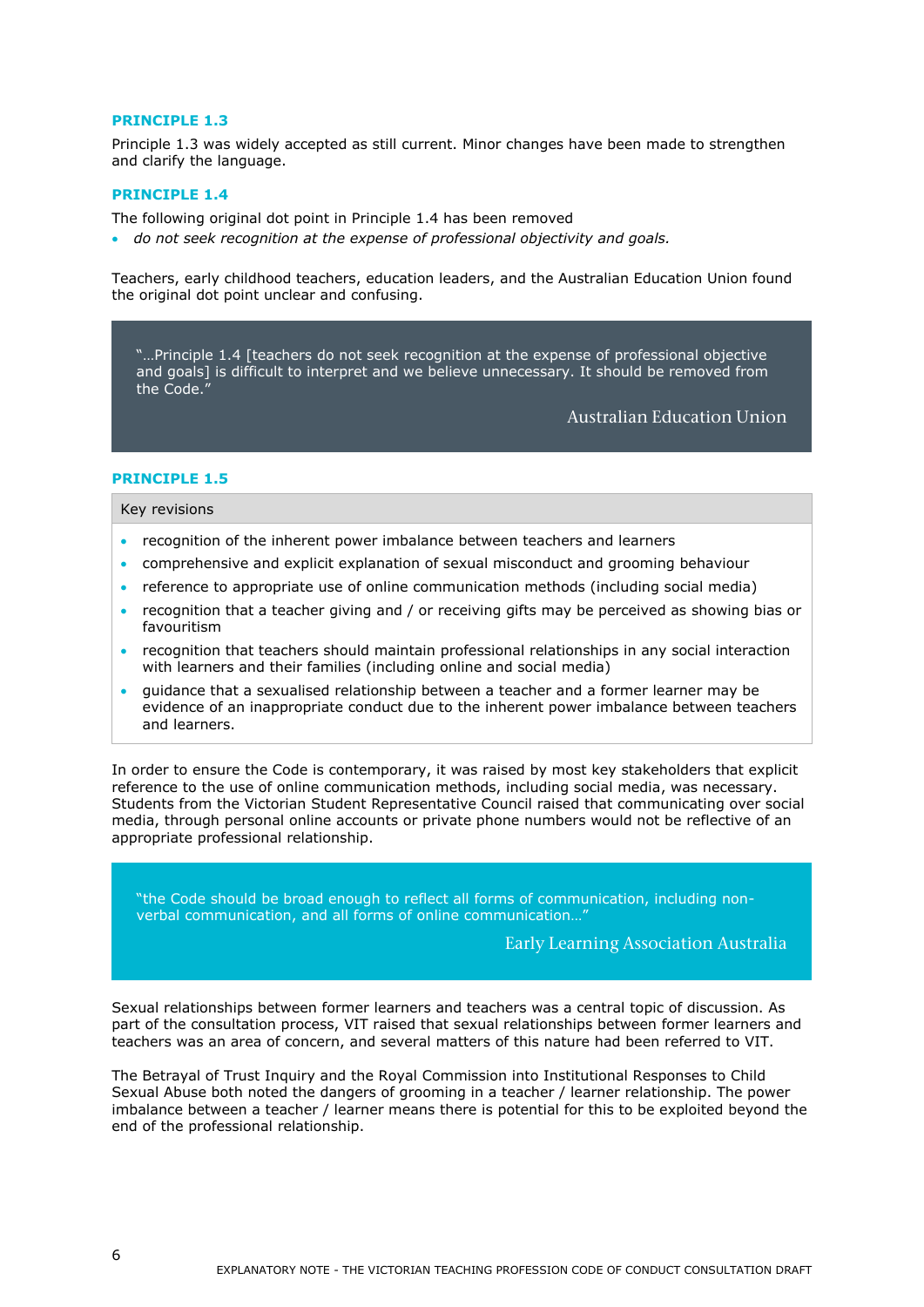The Australian Psychological Society's Code of Ethics restricts sexual relationships between psychologists and patients for two years after the conclusion of the professional relationship. A number of key stakeholders agreed there should be a similar explicit restriction - the suggested timeframe varied from 6 months to 5 years.

"…strongly supported the proposal for a more explicit boundary [between teachers and former learners] as it recognises the special position of teachers in fostering and maintaining a culture of child safety in schools and supporting the Government's commitment to zero tolerance for child abuse in Victorian schools."

#### Victorian Registration and Qualifications Authority

#### **PRINCIPLE 1.6**

#### Key revisions

- recognition that in some circumstances a relationship with parents / carers / families outside of the education setting may compromise, or be perceived to compromise, the professional relationship
- reference to using appropriate communication methods with parents / carers / families.

More specific reference to appropriate boundaries and professional relationships between teachers and parents / carers was important to ensure the Code was reflective of all teaching contexts, most notably early childhood. This is aligned with other professional codes of conduct and guidelines including *Guidelines: Sexual Boundaries in the Doctor-Patient Relationship* (Medical Board of Australia) and *Professional Boundaries; a guideline for Queensland Teachers*.

"Given the inclusion of early childhood teachers in the profession, it is important that a Code of Conduct recognises and reflects their unique setting."

Independent Schools Victoria

#### **PRINCIPLE 1.7**

The key revision to Principle 1.7 is an expansion of the contextual considerations that teachers must take into account when working with learners, families and communities.

This was supported by a number of key stakeholders

- teachers / early childhood teachers
- Safe Schools (Department of Education and Training)
- Catholic Education Office (Melbourne).

"…wording in principle 1.7… could be broadened to include other contexts, such as demographic and other circumstances which may impact on a learner."

Catholic Education Office (Melbourne)

#### **PRINCIPLE 1.8**

Principle 1.8 was widely accepted as still current and relevant. It is an integral part of the education of children that teachers share any relevant information to support the teaching, wellbeing and safety of learners. To contemporise the Code, it now explicitly references the need for teachers to share information to support the 'safety' of learners.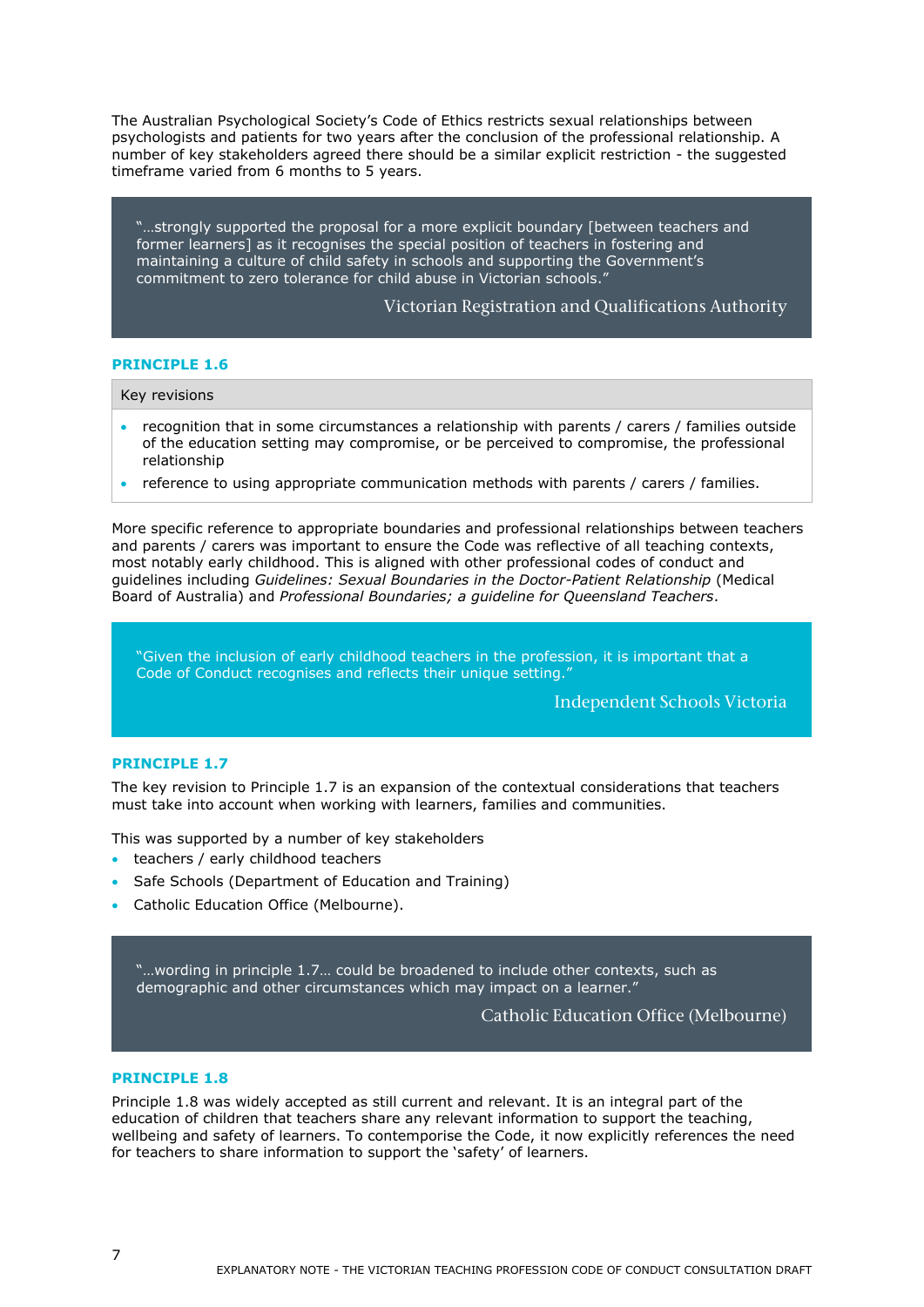## SECTION 2: PERSONAL CONDUCT

#### **PRINCIPLE 2.1**

#### Key revisions

- recognition that there are community expectations in relation to a teacher's personal conduct
- expanding the expectations of teacher conduct to include conduct online (including via social media)
- explicit identification that teachers should comply with the law
- recognition that any demonstrable intolerance or prejudice from a teacher could have an impact on child safety and wellbeing, their standing as a teacher and of the profession as a whole.

VIT has a legislative obligation to consider the public interest and the wellbeing and safety of children, including by taking into account community expectations, when regulating the teaching profession. In addition, the *Education Legislation Amendment (Victorian Institute of Teaching, TAFE and Other Matters) Act 2018* now requires VIT to have regard to any criminal conduct in the similar manner to Working with Children Check Victoria. Therefore, VIT must consider a teacher's personal conduct in so far that it impacts on community expectations, the safety and wellbeing of children, and the standing of the profession.

"A teacher's personal conduct should be regulated by VIT to the extent that it is "*fair and [reflects] reasonable perceptions within community standards of teacher expectations.*"

The Principals' Association of Specialist Schools (Victoria)

Teachers and stakeholders recognised that teachers are positive role models to children and young people and that there are community expectations regarding a teacher's personal conduct. Students from the Victorian Student Representative Council also discussed that a teacher's behaviour in the community and online would impact the way that they, their parents and the community perceived that teacher.

"Teachers do need accountability for how we live since we can be role models to our students."

Secondary school teacher

The need to include reference to a teacher's conduct in an online context (including via social media) was supported by a number of key stakeholders, including

- teachers / early childhood teachers
- Independent Schools Victoria
- **Catholic Education Office (Melbourne)**
- Education academics
- Victorian Regulations and Qualifications Authority
- Safe Schools (Department of Education and Training)
- Victorian Student Representative Council
- General Teaching Council for Scotland.

"Teachers should be held in high regard and well respected in our communities. We all make mistakes, wrong choices and errors in judgement occasionally, but teachers need to be vigilant and self-aware at all times - students are very impressionable and are often the hardest critics."

Parents Victoria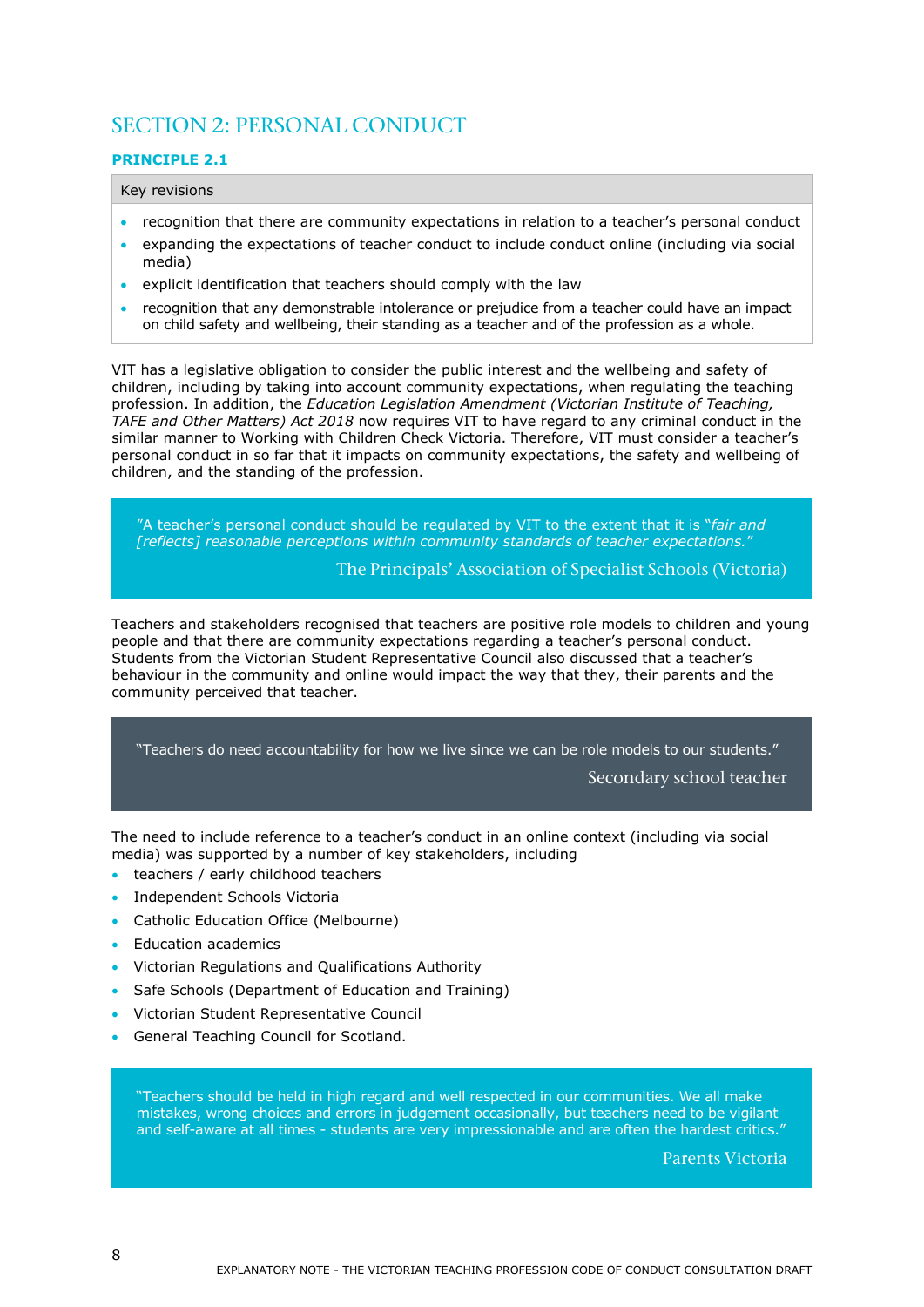## SECTION 3: PROFESSIONAL COMPETENCE

#### **PRINCIPLE 3.1**

#### Key revisions

- recognition of the importance of continuous professional learning and the requirement for teachers to seek professional learning opportunities based on identified needs
- the expectation that a teacher's practice must reflect the Australian Professional Standards for Teachers.

These changes reflect the recommendation of the Victorian Auditor General's Office in their *Professional Learning for School Teacher Report (2019),* which noted the role of VIT in assuring the community that teachers maintain the currency of their practice by engaging in regular professional learning.

"The requirement of teachers to engage in professional growth that enhances a teacher's professional knowledge or practice should be specified. Reference to the Australian Professional Standards for Teachers is appropriate where the expectations of teachers are outlined."

#### Independent Schools Victoria

The importance of professional learning in ensuring high standards for teaching quality was noted by a number of key stakeholders, including

- teachers / early childhood teachers
- early childhood sector representatives
- **Independent Schools Victoria**
- Early Learning Association Australia
- **•** Catholic Education Office (Melbourne).

#### **PRINCIPLE 3.2**

#### Key revisions

- clarification that teachers must comply with all of the legal requirements that pertain to their profession
- updated list of legal requirements
- recognition of the range of other policies and regulations that pertain to the teaching profession and that teachers should also be aware of those relevant to their work.

The need to emphasise and contemporise Principle 3.2 in light of the significant legal obligations on teachers, and other policies and regulations - particularly in relation to child safety and wellbeing - was raised by a number of key stakeholders, including

- teachers / early childhood teachers
- Independent Schools Victoria
- Early Learning Association Australia
- Catholic Education Office (Sale)
- Principals' Association of Specialist Schools (Victoria)
- Commission for Children and Young People
- Parents Victoria
- Victorian Regulations and Qualifications Authority
- **General Teaching Council for Scotland.**